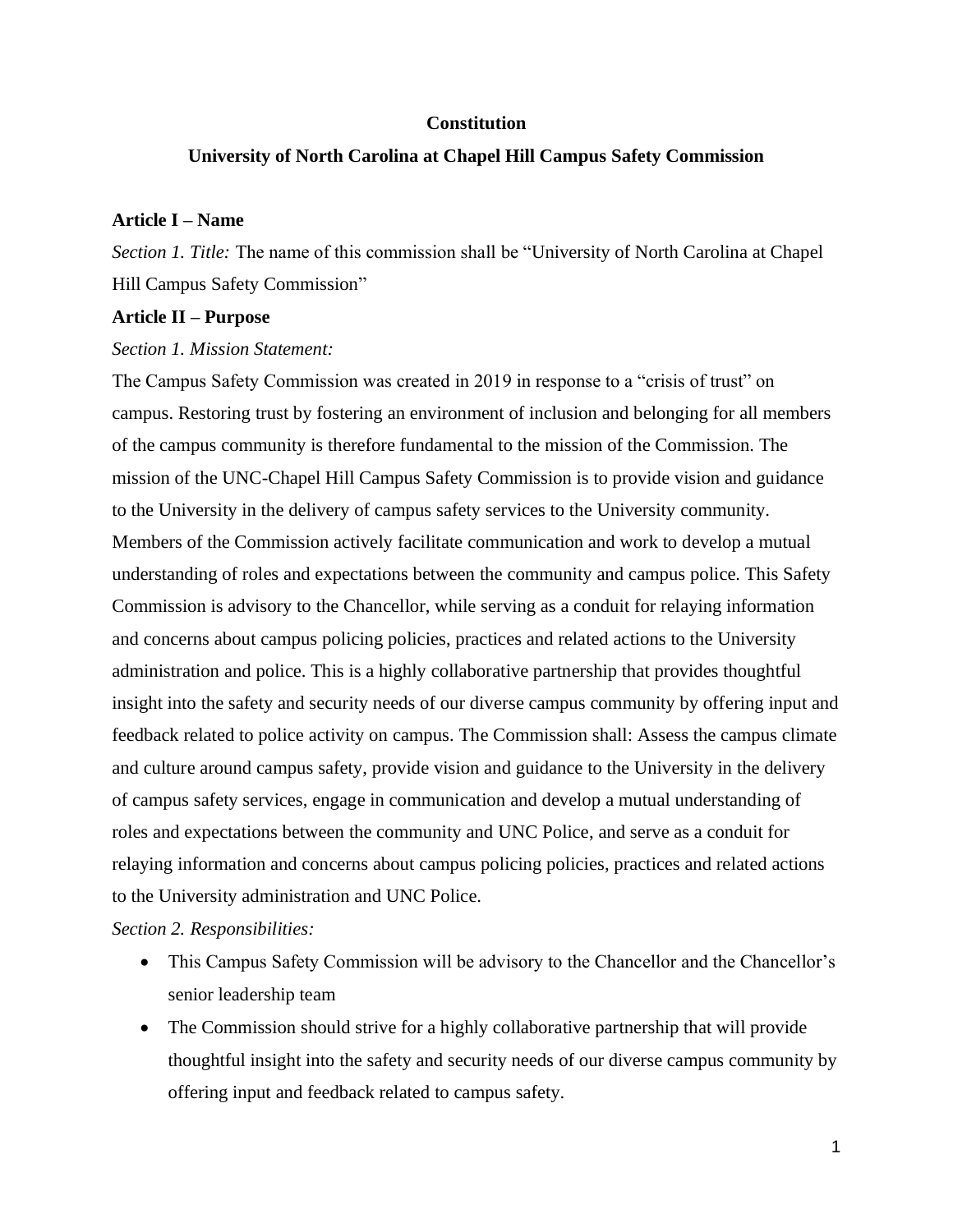• The Commission will not provide direct oversight or management over UNC Police. Existing University policies, procedures and practices for dealing with complaints will continue to be utilized; however, the Commission will provide recommendations for improvements to such policies, procedures and practices.

# *Section 3. Specific Duties:*

- To serve as a liaison between UNC Police and the broader University community.
- To provide valuable input on policies, programs and initiatives designed to enhance campus safety.
- To receive complaints from the campus community regarding campus safety.
- To function as a sounding board for UNC Chief of Police on various issues and/or areas of concern for the University community and the broader Chapel Hill/Carrboro communities.
- To be informed on investigations or reviews involving campus security.
- To prepare an annual report for the Chancellor on Campus Safety Commission activities.
- To promote and or facilitate campus programming which undergirds the overall safety and well-being of UNC students, staff and faculty.

# **Article III – Membership**

## *Section 1. Active Members:*

- All appointments shall be for two academic years, and all members are eligible for two terms of reappointment. Student appointments may vary in length depending on graduation/student status.
- Two or three co-chairs will lead the Commission, with no more than one from each group: students, faculty and staff.
- The co-chairs may create subcommittees or other working groups to address specific issues, as necessary.

## *Section 2. Membership Rules of Order:*

- This Campus Safety Commission will consist of students, faculty, staff, and members of the local community.
- This Commission abides by UNC-Chapel Hill's Non-Discrimination Policy, which states that membership and participation in the organization must be open to all individuals appointed by the Chancellor without regard to age, race, color, national origin, disability,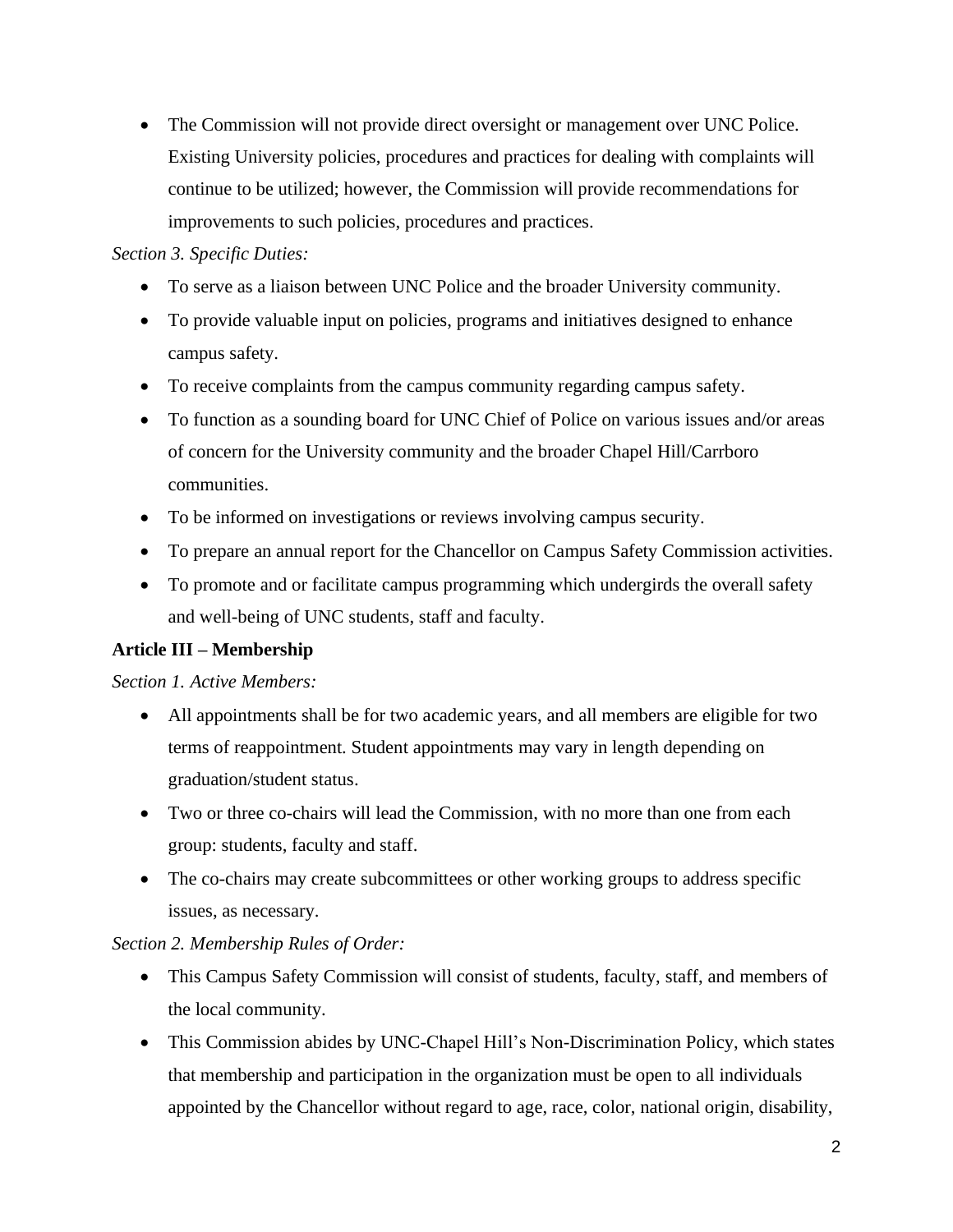religious status or historic religious affiliation, veteran status, sexual orientation, gender identity, or gender expression. Membership and participation in the commission must also be open without regard to gender.

## *Section 3. Gaining Membership:*

- Founding members have been appointed by the Chancellor, and the Chancellor will appoint replacement members as well. Members of the Commission or campus community may nominate future members by bringing them to the attention of the Office of the Chancellor.
- Members must generally be available to attend monthly meetings.
- In advance of each semester, Members should examine their upcoming schedule to ensure that it will permit regular attendance. If they see that it will not permit them to participate in at least 2 meetings during a semester or 5 during an academic year, they should notify the Co-Chairs, who can then confer with them about whether they wish to resign, allowing the Chancellor to appoint another Member to complete their term.

## *Section 4. Removal of Officers:*

• Officers can be removed by a two-thirds vote from the commission, excluding the officers who would be removed by the vote. In such a circumstance, the removed officer retains their membership in the Commission but is removed from their leadership position. Leadership positions include: Co-chair of the Commission or chair or co-chair of a subcommittee.

## **Article IV – Meetings**

*Section 1. Frequency of Open Commission Meetings:*

• This commission shall meet once per month during the academic year and at least once during the summer. All meetings during the academic year will be scheduled at the beginning of the academic year. All meetings of the Commission will comply with state open meeting requirements. However, the commission and sub-committees have the ability to call special meetings. Special meetings of the Commission must be approved by two-thirds of the Commission at least two days before the special meeting. Special meetings called by sub-committees shall not require a vote.

## *Section 2. Closed Commission Meetings:*